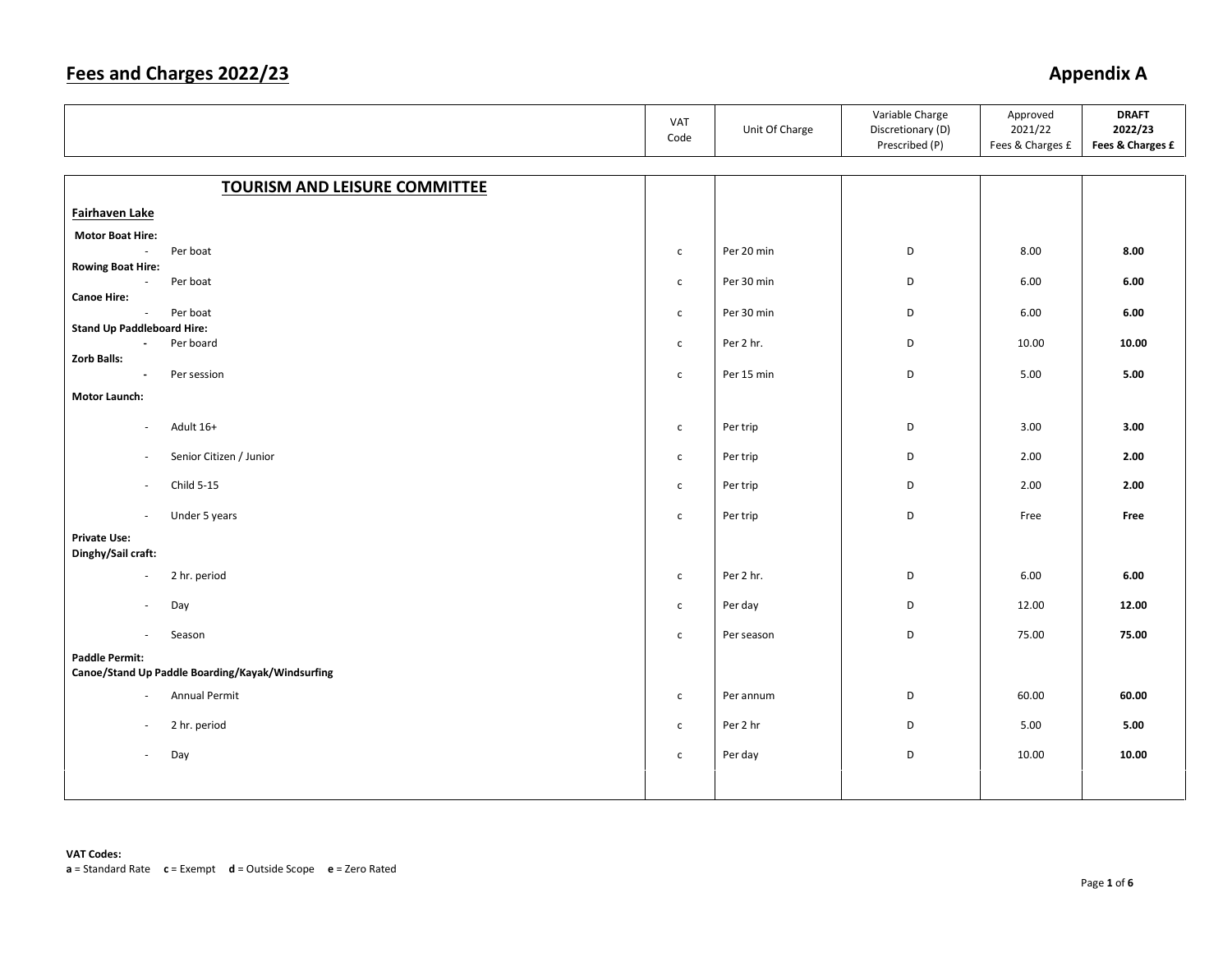### Fees and Charges 2022/23

# **Appendix A**

|                                                                                                     | VAT<br>Code  | Unit Of Charge | Variable Charge<br>Discretionary (D)<br>Prescribed (P) | Approved<br>2021/22<br>Fees & Charges £ | <b>DRAFT</b><br>2022/23<br>Fees & Charges £ |
|-----------------------------------------------------------------------------------------------------|--------------|----------------|--------------------------------------------------------|-----------------------------------------|---------------------------------------------|
| <b>Fairhaven Adventure Golf:</b>                                                                    |              |                |                                                        |                                         |                                             |
| Adult                                                                                               | $\mathsf{C}$ | Per round      | D                                                      | 7.00                                    | 7.00                                        |
| Junior<br>$\sim$                                                                                    | $\mathsf{C}$ | Per round      | D                                                      | 5.00                                    | 5.00                                        |
| Family Ticket (2 adults, 2 children)<br>$\overline{\phantom{a}}$                                    | $\mathsf{C}$ | Per round      | D                                                      | 20.00                                   | 20.00                                       |
| Annual Adult<br>$\bar{a}$                                                                           | $\mathsf{C}$ | Annual         | D                                                      | 65.00                                   | 65.00                                       |
| Annual Child                                                                                        | $\mathsf{C}$ | Annual         | D                                                      | 45.00                                   | 45.00                                       |
| Annual Family                                                                                       | $\mathsf{C}$ | Annual         | D                                                      | 180.00                                  | 180.00                                      |
| Group private hire<br>×,                                                                            | $\mathsf{C}$ | Per hour       | D                                                      | 70.00                                   | 70.00                                       |
| <b>Fairhaven Water Sport Centre:</b>                                                                |              |                |                                                        |                                         |                                             |
| Open water swimming<br>$\overline{\phantom{a}}$                                                     | $\mathsf{C}$ | Per 2 hr       | D                                                      | 4.50                                    | 4.50                                        |
| School water session incl. facilities and equipment                                                 | $\mathsf{C}$ | Half day       | D                                                      | 50.00                                   | 50.00                                       |
| School water session incl. facilities and equipment<br>$\sim$                                       | $\mathsf{C}$ | Full day       | D                                                      | 80.00                                   | 80.00                                       |
| School water session incl. facilities and equipment (Concessional rate)<br>$\overline{\phantom{a}}$ | $\mathsf{C}$ | Per Session    | D                                                      | $\sim$                                  | POA                                         |
| Room only hire (Mawson Back Classroom)<br>$\overline{\phantom{a}}$                                  | $\mathsf{C}$ | Per hour       | D                                                      | 15.00                                   | 15.00                                       |
| Room only hire (discounted/charitable rate) (Mawson Back Classroom)<br>$\overline{\phantom{a}}$     | $\mathsf{C}$ | Per hour       | D                                                      | 10.00                                   | 10.00                                       |
| Room only hire (Riley Front Classroom)<br>$\overline{a}$                                            | $\mathsf{C}$ | Per hour       | D                                                      | $\overline{\phantom{a}}$                | 20.00                                       |
| Room only hire (discounted/charitable rate) (Riley Front Classroom)<br>$\overline{\phantom{a}}$     | $\mathsf{C}$ | Per hour       | D                                                      | $\sim$                                  | 15.00                                       |
| Have a go paddle session<br>÷,                                                                      | $\mathsf{c}$ | Per session    | D                                                      | 20.00                                   | 20.00                                       |
| Paddle award course, Start<br>÷,                                                                    | $\mathsf{C}$ | Per course     | D                                                      | 80.00                                   | 80.00                                       |
| Paddle award course, Discover                                                                       | $\mathsf{C}$ | Per course     | D                                                      | 120.00                                  | 120.00                                      |
| Paddle award course, Explore<br>÷,                                                                  | $\mathsf{C}$ | Per course     | D                                                      | 160.00                                  | 160.00                                      |
|                                                                                                     |              |                |                                                        |                                         |                                             |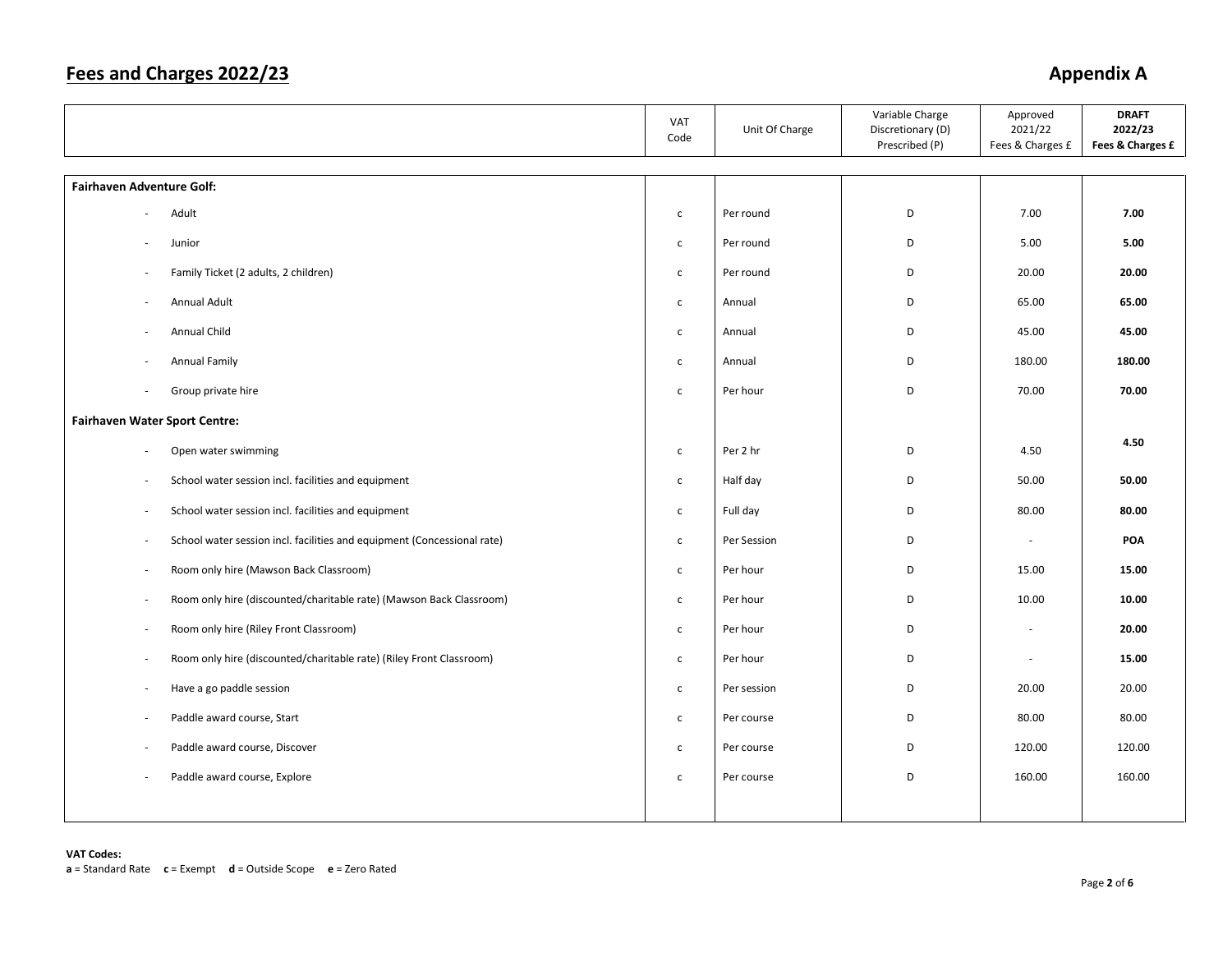### Fees and Charges 2022/23

# **Appendix A**

|                                                                              | VAT<br>Code  | Unit Of Charge | Variable Charge<br>Discretionary (D)<br>Prescribed (P) | Approved<br>2021/22<br>Fees & Charges £ | <b>DRAFT</b><br>2022/23<br>Fees & Charges £ |
|------------------------------------------------------------------------------|--------------|----------------|--------------------------------------------------------|-----------------------------------------|---------------------------------------------|
| <b>Fairhaven Water Sport Centre Continued:</b>                               |              |                |                                                        |                                         |                                             |
| Performance award canoe<br>$\sim$                                            | $\mathsf{C}$ | Per course     | D                                                      | 120.00                                  | 120.00                                      |
| British canoeing accredited<br>$\sim$                                        | $\mathsf{C}$ | Per course     | D                                                      | 80.00                                   | 80.00                                       |
| Learn to paddle board<br>$\overline{a}$                                      | $\mathsf{C}$ | Per course     | D                                                      | $\overline{\phantom{a}}$                | 65.00                                       |
| Windsurf course adult - Start windsurfing<br>$\overline{\phantom{a}}$        | $\mathsf{C}$ | Per course     | D                                                      | 80.00                                   | 80.00                                       |
| Windsurf course adult - Intermediate windsurfing                             | $\mathsf{C}$ | Per course     | D                                                      | 120.00                                  | 120.00                                      |
| Windsurf course junior - Stage 1<br>$\overline{\phantom{a}}$                 | $\mathsf{C}$ | Per course     | D                                                      | 80.00                                   | 80.00                                       |
| Windsurf course junior - Stage 2<br>$\overline{a}$                           | $\mathsf{C}$ | Per course     | D                                                      | 120.00                                  | 120.00                                      |
| One to One paddle lesson<br>÷,                                               | $\mathsf{C}$ | Per 2 hr       | D                                                      | 60.00                                   | 30.00                                       |
| Corporate paddle session per person<br>$\overline{\phantom{a}}$              | $\mathsf{C}$ | Per session    | D                                                      | 20.00                                   | 20.00                                       |
| Mixed water sports private party per person                                  | $\mathsf{c}$ | Per session    | D                                                      | 15.00                                   | 15.00                                       |
| Holiday camp<br>$\overline{\phantom{a}}$                                     | $\mathsf{C}$ | Per day        | D                                                      | 25.00                                   | 25.00                                       |
| <b>Fairhaven Park Activities:</b>                                            |              |                | D                                                      |                                         |                                             |
| Triathlon adult<br>$\overline{\phantom{a}}$                                  | $\mathsf{C}$ | Per event      | D                                                      | 30.00                                   | 30.00                                       |
| Triathlon junior<br>$\overline{a}$                                           | $\mathsf{C}$ | Per event      | D                                                      | 15.00                                   | 15.00                                       |
| Orienteering hire box<br>$\overline{\phantom{a}}$                            | $\mathsf{C}$ | Half day       | D                                                      | 20.00                                   | 20.00                                       |
| School Adventure Island Hire<br>$\overline{a}$                               | $\mathsf{C}$ | Half day       | D                                                      | 50.00                                   | 50.00                                       |
| School Leisure and Sport Pass (min charge)                                   | $\mathsf{c}$ | Full day       | D                                                      | 150.00                                  | 150.00                                      |
| <b>Fairhaven Combined Pass:</b>                                              |              |                |                                                        |                                         |                                             |
| Family leisure pass (4 people golf and motorboat<br>$\overline{\phantom{a}}$ | $\mathsf{C}$ | Per round/trip | D                                                      | 24.00                                   | 24.00                                       |
| Holiday Camp (combined activities)<br>٠                                      | $\mathsf{C}$ | 5-day pass     | D                                                      | 100.00                                  | 100.00                                      |
|                                                                              |              |                |                                                        |                                         |                                             |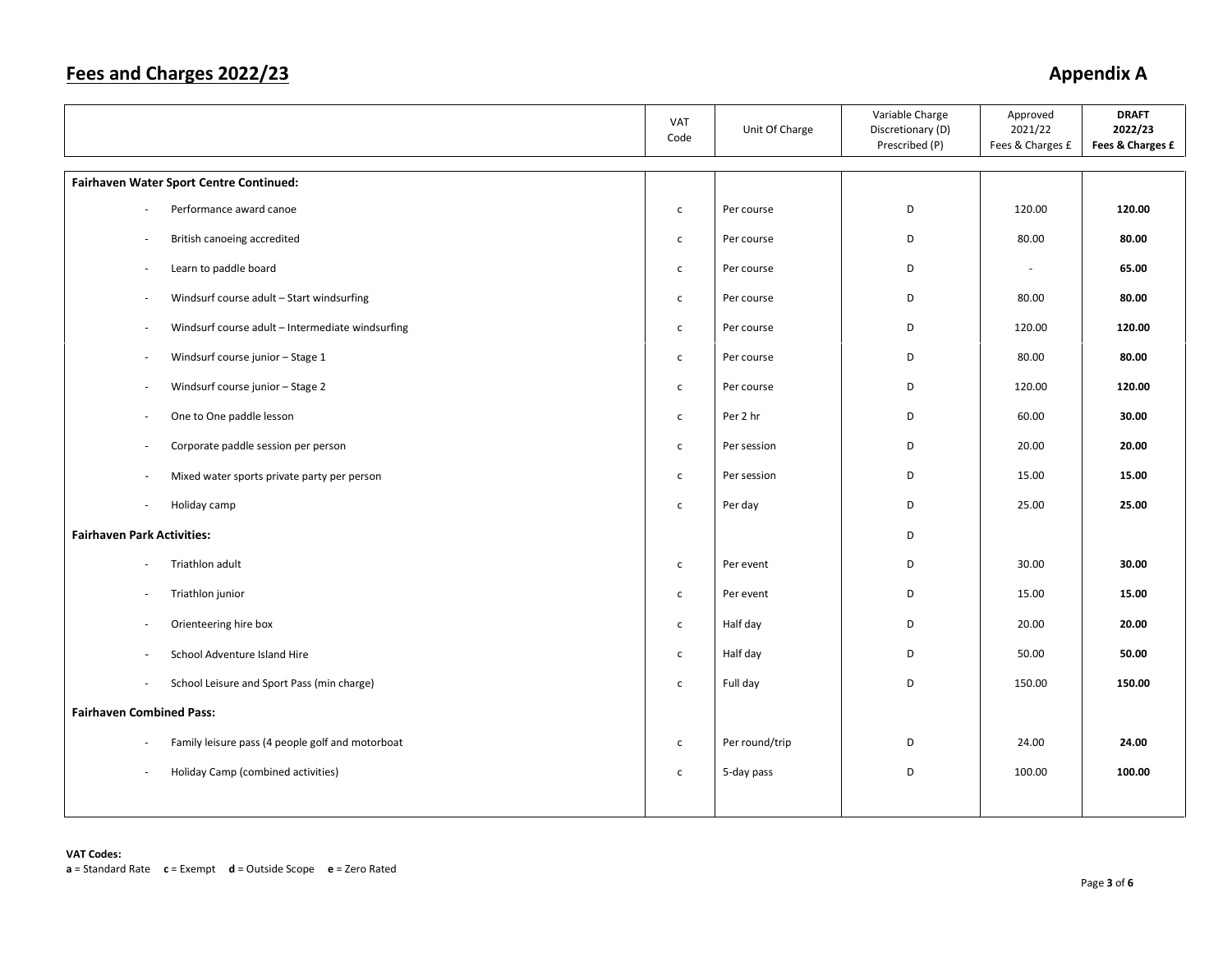### **Fees and Charges 2022/23** Appendix A

|                                                                                      | VAT<br>Code  | Unit Of Charge | Variable Charge<br>Discretionary (D)<br>Prescribed (P) | Approved<br>2021/22<br>Fees & Charges £ | <b>DRAFT</b><br>2022/23<br>Fees & Charges £ |
|--------------------------------------------------------------------------------------|--------------|----------------|--------------------------------------------------------|-----------------------------------------|---------------------------------------------|
| <b>Fairhaven Events</b><br>Special events and promotions<br>$\overline{\phantom{a}}$ |              | Ad hoc         | D                                                      |                                         | POA                                         |
| <b>Game Sites</b>                                                                    | $\mathsf{c}$ |                |                                                        |                                         |                                             |
| <b>Bowling (Crown &amp; Flat):</b>                                                   |              |                |                                                        |                                         |                                             |
| <b>Adult Bowls</b><br>$\sim$                                                         | $\mathsf{C}$ | Two Hours      | D                                                      | 6.00                                    | 6.00                                        |
| Senior Citizen<br>$\sim$                                                             | $\mathsf{C}$ | Two Hours      | D                                                      | 5.00                                    | 5.00                                        |
| Junior Bowls<br>$\overline{\phantom{a}}$                                             | $\mathsf{C}$ | Two Hours      | D                                                      | 2.00                                    | 2.00                                        |
| Hire of Bowls - deposit<br>$\overline{\phantom{a}}$                                  | $\mathsf{C}$ | Deposit        | D                                                      | 5.00                                    | 5.00                                        |
| <b>Adult Contract</b><br>$\sim$                                                      | $\mathsf{C}$ | Annual         | D                                                      | 85.00                                   | 85.00                                       |
| Senior Citizen Contract<br>$\sim$                                                    | $\mathsf{C}$ | Annual         | D                                                      | 65.00                                   | 65.00                                       |
| Junior Contract<br>$\overline{\phantom{a}}$                                          | $\mathsf{C}$ | Annual         | D                                                      | 30.00                                   | 30.00                                       |
| Winter Contract only<br>$\overline{\phantom{a}}$                                     | $\mathsf{C}$ | Winter         | D                                                      | 20.00                                   | 20.00                                       |
| Green Reservation per hour<br>$\overline{\phantom{a}}$                               | $\mathsf{c}$ | Per Hour       | D                                                      | 35.00                                   | 35.00                                       |
| Tennis:                                                                              |              |                |                                                        |                                         |                                             |
| Adult / Family court hire per hour<br>$\overline{\phantom{a}}$                       | $\mathsf{C}$ | Per Hour       | D                                                      | 7.50                                    | 7.50                                        |
| Junior / Senior Citizen court hire per hour<br>$\overline{\phantom{a}}$              | $\mathsf{C}$ | Per Hour       | D                                                      | 4.50                                    | 4.50                                        |
| Hire of Rackets - deposit<br>$\sim$                                                  | $\mathsf{C}$ | Deposit        | D                                                      | 5.00                                    | 5.00                                        |
| Club Reservation April - September                                                   |              |                |                                                        |                                         |                                             |
| (1 Court for one 3 hr. session per week)                                             |              |                |                                                        |                                         |                                             |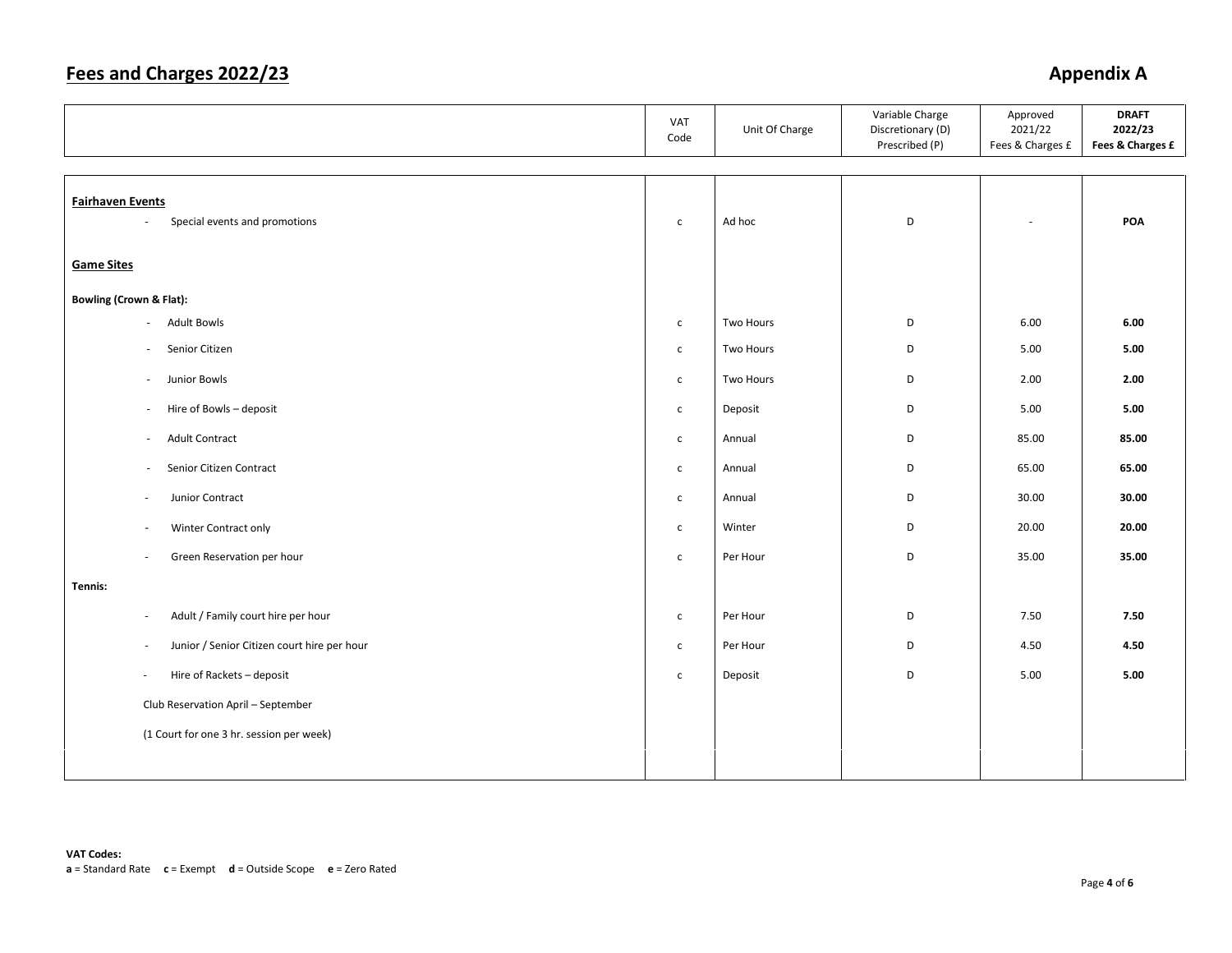### Fees and Charges 2022/23

# **Appendix A**

|                                                       | VAT<br>Code  | Unit Of Charge | Variable Charge<br>Discretionary (D)<br>Prescribed (P) | Approved<br>2021/22<br>Fees & Charges £ | <b>DRAFT</b><br>2022/23<br>Fees & Charges £ |
|-------------------------------------------------------|--------------|----------------|--------------------------------------------------------|-----------------------------------------|---------------------------------------------|
| <b>Sports Facilities</b>                              |              |                |                                                        |                                         |                                             |
| (Park View Rd, Blackpool Rd)                          |              |                |                                                        |                                         |                                             |
| Football:                                             |              |                |                                                        |                                         |                                             |
| - Occasional Match (approx 2 hours)                   | $\mathsf{c}$ | Per 2 hours    | D                                                      | 60.00                                   | 60.00                                       |
| <b>Season Bookings:</b>                               |              |                |                                                        |                                         |                                             |
| One match every other week per team:                  |              |                |                                                        |                                         |                                             |
| Adult<br>$\sim$                                       | $\mathsf{c}$ | Per Season     | D                                                      | 230.00                                  | 230.00                                      |
| Junior 11V11                                          | $\mathsf{c}$ | Per Season     | D                                                      | 135.00                                  | 135.00                                      |
| Junior 9V9<br>$\overline{\phantom{a}}$                | $\mathsf{C}$ | Per Season     | D                                                      | 110.00                                  | 110.00                                      |
|                                                       |              |                |                                                        |                                         |                                             |
| Junior 7V7<br>$\overline{\phantom{a}}$                | $\mathsf{C}$ | Per Season     | D                                                      | 90.00                                   | 90.00                                       |
| Junior 5V5<br>$\overline{\phantom{a}}$                | $\mathsf{c}$ | Per Season     | D                                                      | 60.00                                   | 60.00                                       |
| Tournaments                                           |              |                |                                                        |                                         |                                             |
| Adult<br>÷,                                           | $\mathsf{c}$ | Per Pitch      | D                                                      | 30.00                                   | 30.00                                       |
| Junior<br>$\sim$                                      | $\mathsf{c}$ | Per Pitch      | D                                                      | 25.00                                   | 25.00                                       |
|                                                       |              |                |                                                        |                                         |                                             |
| <b>Hewitt Lecture Room:</b>                           |              |                |                                                        |                                         |                                             |
| Per hour or part there of:                            |              |                |                                                        |                                         |                                             |
| Monday to Friday                                      | $\mathsf{c}$ | Per Hour*      | D                                                      | 16.00                                   | 16.00                                       |
| Saturdays & Bank Holidays<br>$\overline{\phantom{a}}$ | $\mathsf{c}$ | Per Hour*      | D                                                      | 22.00                                   | 22.00                                       |
| Commercial Hire<br>$\sim$                             | $\mathsf{c}$ | Per Hour*      | D                                                      | 45.00                                   | 45.00                                       |
| Share Room (Room 2)<br>$\overline{\phantom{a}}$       | $\mathsf{c}$ | Per Hour*      | D                                                      | 12.00                                   | 12.00                                       |
| *Rate per hour in half hour periods                   |              |                |                                                        |                                         |                                             |
|                                                       |              |                |                                                        |                                         |                                             |
|                                                       |              |                |                                                        |                                         |                                             |